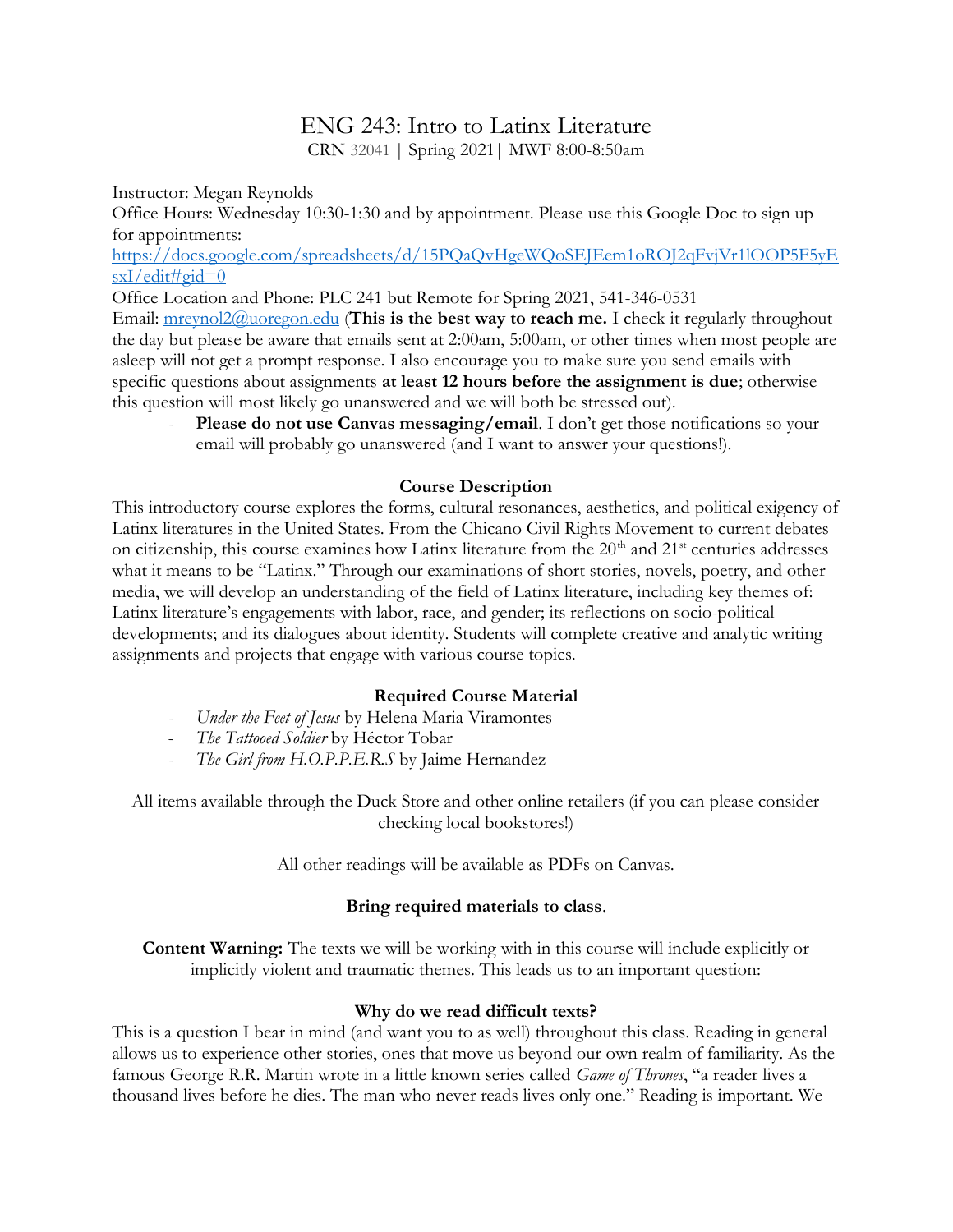know that. But why is reading violent and difficult texts important? The texts I've chosen push us to consider the marginalized lives of those often over-looked or considered disposable. Reading these texts shines a very needed light on these often "invisible" subjects. If you find you are struggling or want to discuss some of these themes further with me, I strongly encourage you to make an office hours appointment. The work we do here is important. But it's hard.

### Discourse Community

Our class represents our discourse community. Each member in our community will work together throughout the year. We respect every member of this community and strive to challenge each other productively. Our inquiry will never deny anyone from any walk of life the right to exist. Such inquiry is neither productive nor respectful and therefore does not meet our discourse community standards. Any such members who create a negative learning environment for our discourse community will be asked to leave and will not be invited back for the remainder of that class period. If asked to leave, this resultant absence will count towards that student's participation grade.

I will never tolerate the use of slurs or other hateful speech. If you are asking for clarification or explanation of a term in the text, please indicate that you are quoting the text and indicate the word you mean by say the first letter then "word". For example, the "n-word." Words have power; let's be careful how we wield it.

### Course Assignments and Breakdown

Participation: 15%

As this class is concerned with written and oral communication, your participation in class is essential to your success. I expect you to come to class having completed the reading for that day and prepared to discuss the material. While part of your participation depends on your contributions to class discussions, I also expect you to be ethical and generous listens and responders to your peers. To get full participation points for the day, your camera must be on for 80-90% of the class period. Class periods in which your computer is not on for this amount of time will result in grade deductions.

Given our circumstances during this ongoing pandemic, you will have assigned roles for each class period. You must do each role once per week. Please use the Google Sheet to sign up (included below). These roles include:

- o The Questioners (Questioners post 3-4 questions they had about the texts to the class Google Doc no later than when class begins. Questioners will also use these questions to help structure our class discussions. At the end of class, Questioners will highlight any questions we didn't get to)
- o The Responders (Responders will respond to the Questioners questions as we get to them.)
- o The Note Takers (Note Takers will be responsible for tracking and transcribing the class discussions on our class Google Doc.)
- o https://docs.google.com/spreadsheets/d/1\_DJaSbhr6Y\_0EY\_Qwsm1vxuyLtM s1d664-JY-0Vjvr8/edit?usp=sharing

#### Attendance: 15%

Attendance is crucial for not only enriching your own thinking about our topic but also that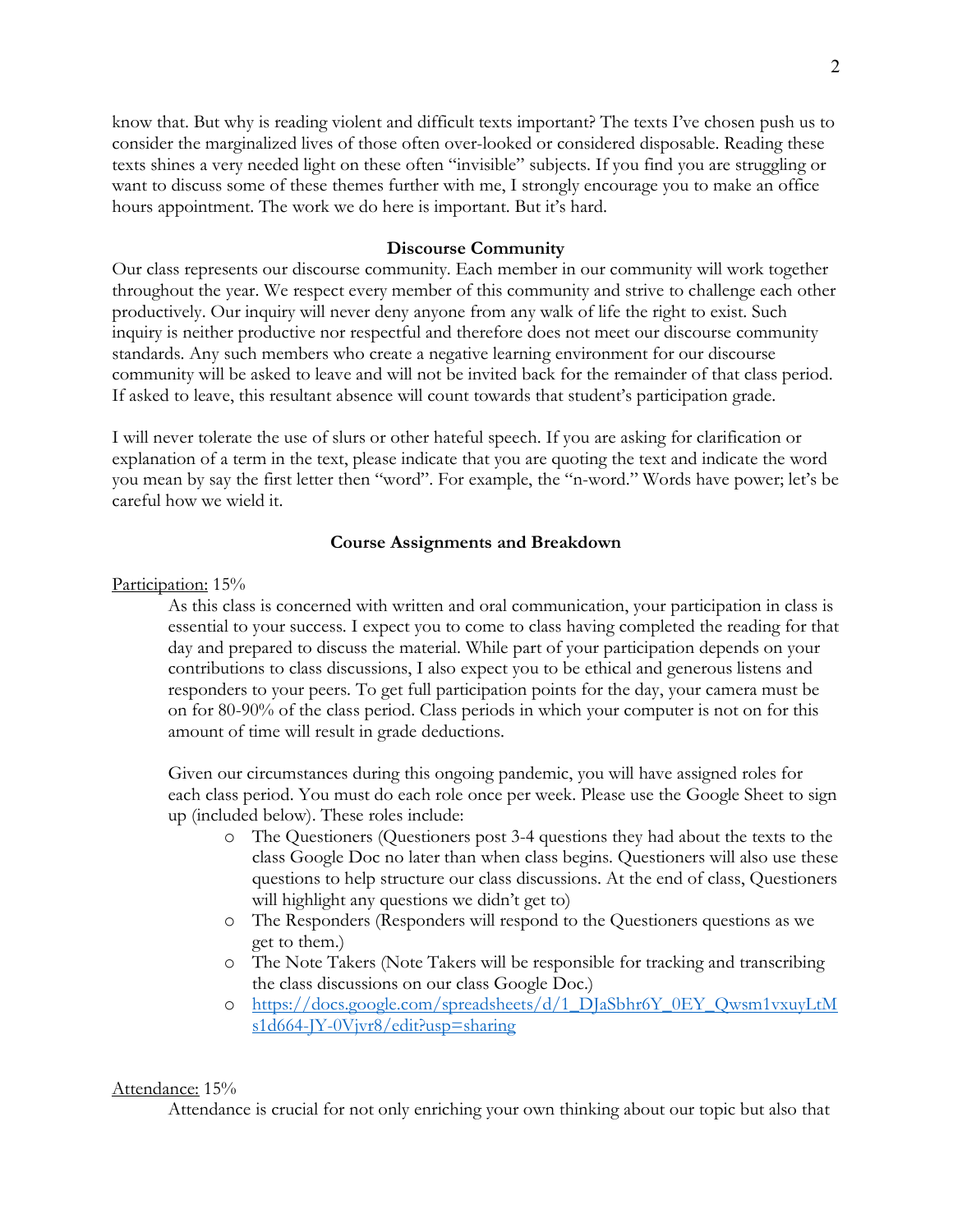of your fellow classmates. More than one week (three absences) will result in the lowering of your final course grade by one grade step (from a B to a B-, for example) per absence regardless of the cause. It will therefore be your responsibility to budget your absences in case of illness. Class will start promptly. If you arrive after class begins you will be recorded as late. Tardiness disrupts valuable class time. I consider four late appearances equivalent to one complete absence and it will count towards your two allotted absences. If you arrive more than fifteen minutes late or otherwise miss more than fifteen minutes of class time, you will be marked as absent. When you are late you must check in with me at the end of that same class session to make sure you have been noted as in attendance. If you miss a class or are late, it is your responsibility to check in with classmates and/or myself to learn the highlights of the class session you have missed.

#### Close Reading Papers: 20%

Over the course of the term you will write two Close Reading papers – one in the first five weeks and one in the second five weeks. These papers are 3-4 pages long (meaning at least one line of your original writing makes it to the first line of the  $4<sup>th</sup>$  page). I will provide you will 3 passage options, of which you will choose one to write about using the skills we've practiced in class. These papers do not need to be argumentative, but you will need to offer some suggestions about the significance of the formal features you analyze. More details will be provided during class.

#### Midterm: Reading Analysis: 20%

At the end of week five you will turn in a Reading Analysis Paper. This paper is 4-5 pages (meaning at least one sentence of your original writing makes it to the first line of the  $5<sup>th</sup>$ page). This is not a plot summary and it will not include any outside sources. You need to ground your analysis and response in specific examples from the text (so you need to quote the text directly!). More details will be provided during class.

#### Final Exam: 30%

 We will have a final exam during our scheduled exam time. This exam will consist of short and long answer questions related to course content, including not only the literary information we covered but also any relevant social, historical, and political movements that impacted and shaped Latinx literature.

#### Grading Scale

| 94-100% A    | $84-86\%$ B  | 74-76% C      | $64-66\%$ D   |  |
|--------------|--------------|---------------|---------------|--|
| 90-93% A-    | $80-83\%$ B- | $70-73\%$ C-  | $60-63%$ D-   |  |
| $87-89\%$ B+ | $77-79\%$ C+ | $67-69\%$ D + | $\leq 60\%$ F |  |

## Course Policies

#### Academic Honesty:

All work submitted in this course must be your own and be written exclusively for this course, which means you may not submit papers or portions of papers you have written for any other course. The use of sources (ideas, quotations, paraphrases) must be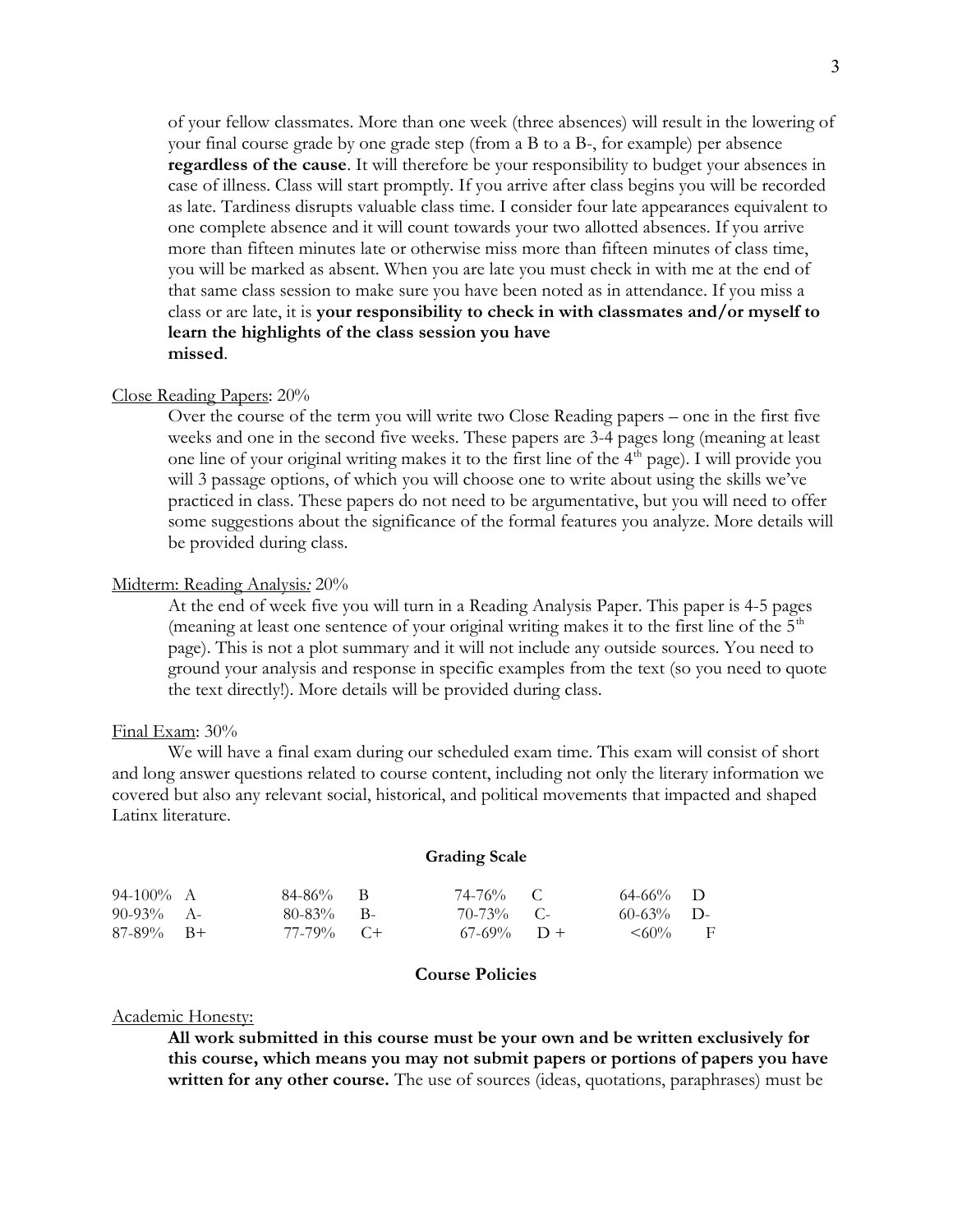properly documented. Failure to properly cite any information used in assignments will result in a failure in the course.

#### Late Work:

I do not accept late work because feedback on assignments is designed to help you with future assignments. Assignments are due on the date and time listed on the syllabus and on Canvas. I will deduct 1/3 of a letter grade for each day as assignment is late. This means that an assignment that would've earned a B that is turned in a day after the deadline would now be a B-. I will not accept work after three days. You may request an extension, but you must ask 24-hours in advance.

\*However, I will accept one late assignment per term; use this option wisely. Should you choose to hand an assignment in late you must inform me by the due date. "On time" means submitted, with the correct document, on Canvas by the start of class on the due date. If you have not informed me about using this late policy for your own allotted assignment, it will be counted as a late assignment with point deductions.

## Formatting Guidelines for Written Work:

All written work should be typed and double-spaced, using 12- point Times New Roman font and 1" margins. Use MLA format for quoting and citing sources. Failure to format and cite sources may significantly lower the assignment or essay grade.

Please see the "Format and Documentation" handout for complete instructions. Failure to follow any formatting guidelines will be reflected in your grade for the assignment by at least one grade step (from a B to a B-, for example).

#### Access:

The University of Oregon is working to create inclusive learning environments. Please notify me in week one if there are aspects of the instruction or design of this course that result in disability-related barriers to your participation. You may also wish to contact the Accessible Education Center in 164 Oregon Hall at 541-346-1155 or uoaec@uoregon.edu.

## Schedule of Events

Link to class Google Doc:

https://docs.google.com/document/d/1vmIAp-m1-Aub-0OzDIz1K01lXzYmNtjdAQstYhof28/edit?usp=sharing

Week One

What is Latinx?

Monday March 29<sup>th</sup>: Introductions, first-day survey, and syllabus overview To Do Before Next Class Meeting: Sign up for class roles (Google doc included here and in our module for week 1)

https://docs.google.com/spreadsheets/d/1\_DJaSbhr6Y\_0EY\_Qwsm1vxuyLtMs1d6 64-JY-0Vjvr8/edit?usp=sharing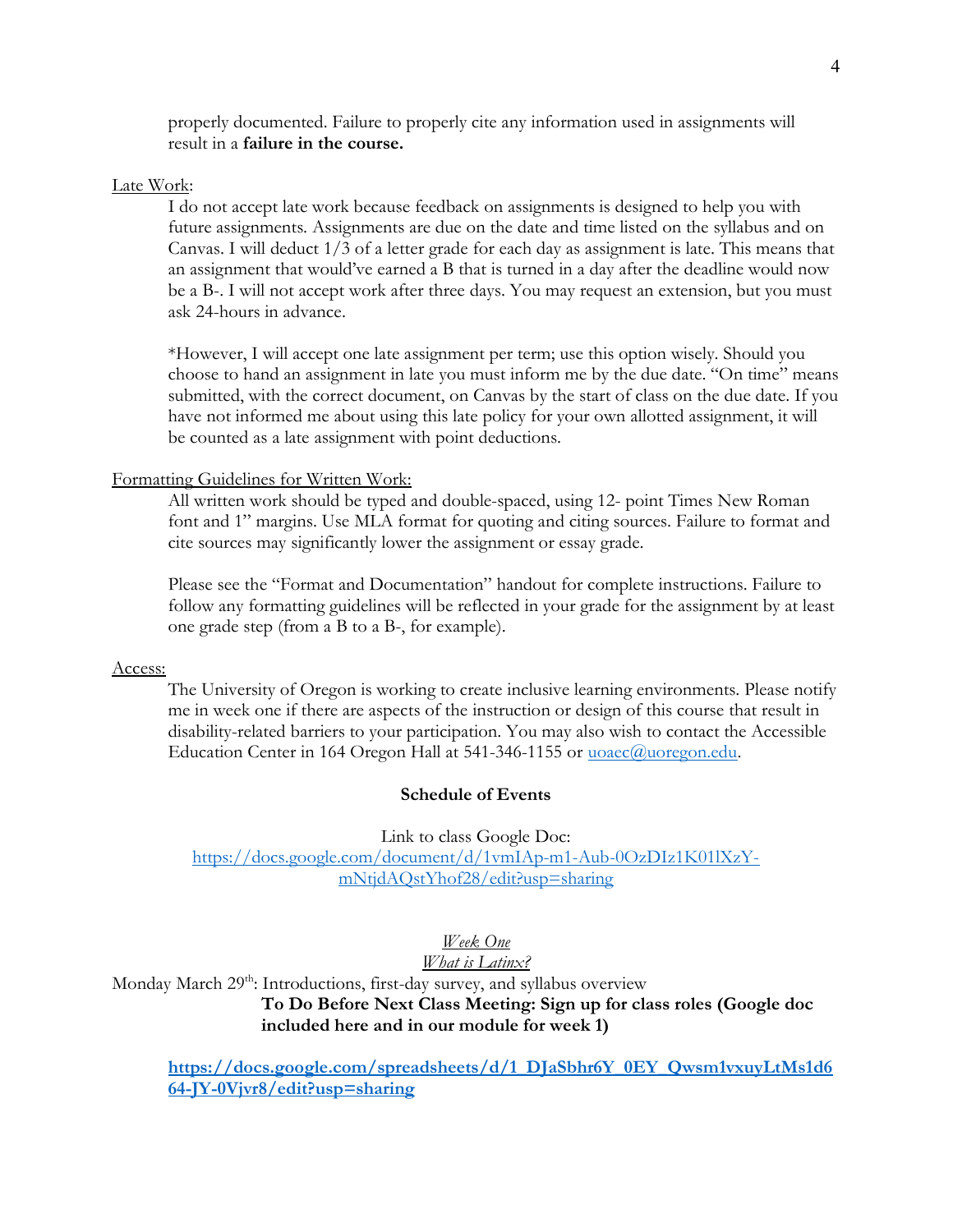Wednesday March 31<sup>st</sup>: Reading Due – "The Possessive Investment in Whiteness" (Lipsitz) (Canvas)

Friday April 1<sup>st</sup>: Reading Due – Selection from On Latinidad: U.S. Latino Literature and the Construction of Ethnicity (Caminero-Santangelo) (Canvas)

## Week Two Mexican American Literature Monday April  $5<sup>th</sup>$ : Reading Due – Under the Feet of Jesus (up to chapter 3)

Wednesday April  $7<sup>th</sup>$ : Reading Due – Under the Feet of Jesus (up to chapter 4)

Friday April  $9^{th}$ : Reading Due – Under the Feet of Jesus (finish)

## Week Three

# Undoing Expectations

Monday April 12<sup>th</sup>: Reading Due – Selections from Latinx Literature Unbound (Rodriquez) (Canvas)

Wednesday April 14<sup>th</sup>: Reading Due – Selections from *Border Fictions* (Sadowski-Smith) (Canvas)

Friday April 16<sup>th</sup>: Close Reading Paper 1 Due on Canvas by 11:59pm Finish Undoing Expectations Discussions

Week Four

# Comics

Monday April  $19^{th}$ : Reading Due – The Girl from H.O.P.P.E.R.S (TBD)

Wednesday April 21<sup>st</sup>: Reading Due – The Girl from H.O.P.P.E.R.S (TBD)

Friday April 23<sup>rd</sup>: Reading Due – The Girl from H.O.P.P.E.R.S (TBD)

# Week Five

## Feminisms

Monday April  $26^{th}$ : Reading Due – Selections from This Bridge Called My Back (Canvas)

Wednesday April 28<sup>th</sup>: Reading Due – Selected poems by Lorna Dee Cervantes (Canvas) Selected poems by Julia de Burgos (Canvas)

Friday April 30<sup>th</sup>: Midterm Reading Analysis Paper Due on Canvas by 11:59pm Finish Feminisms Discussions

## Week Six Guatemalan American Literature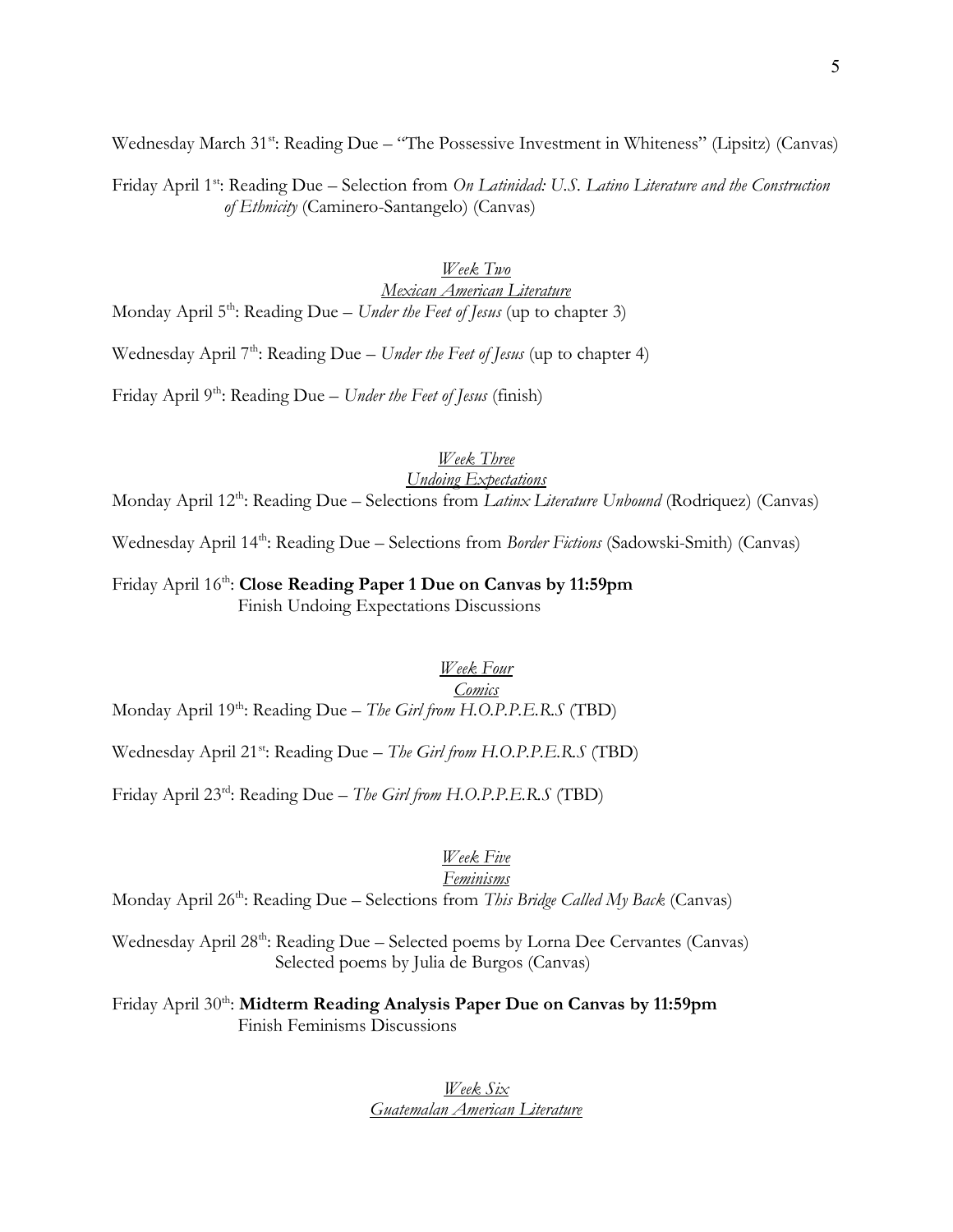Monday May  $3^{rd}$ : Reading Due – The Tattooed Solider (Part One)

Wednesday May  $5<sup>th</sup>$ : Reading Due – The Tattooed Solider (Part Two) ¡Feliz Cinco de Mayo!

Friday May  $7<sup>th</sup>$ : Reading Due – The Tattooed Solider (Up to chapter 15)

Week Seven Monday May  $10^{th}$ : Reading Due – The Tattooed Solider (finish)

Wednesday May 12<sup>th</sup>: Finish discussion of The Tattooed Soldier

## Friday May 14<sup>th</sup>: Close Reading Paper 2 Due on Canvas by 11:59pm Finish The Tattooed Soldier Discussion

## Week Eight

# Afro-Latinidades

Monday May 17<sup>th</sup>: Reading Due – Entry for "Afro-Latinas/os" by Tanya Kateri Hernández (you can find this through the library. Need to be logged in to your UO account to have access)

> Material Due – Listen to "The Afro-Latinx Experience Is Essential To Our International Reckoning On Race"

(https://www.npr.org/2020/07/02/886568058/the-afro-latinx-experience-black-livesmatter#:~:text=The%20Afro%2DLatinx%20Experience%20Is%20Essential%20To%20Ou r%20International%20Reckoning%20On%20Race,- Listen%C2%B7%2044%3A53&text=via%20Getty%20Images-

,In%20Tijuana%2C%20raised%20fists%20show%20solidarity,the%20Black%20Lives%20M atter%20movement.&text=%22There%20are%20Black%20Latinos%2C%20there,talking%2 0about%2C%22%20Laurent%20adds)

Wednesday May 19<sup>th</sup>: Material Due - "Afro-Latina" by Elizabeth Acevedo (https://youtu.be/tPx8cSGW4k8)

Friday May 21<sup>st</sup>: Reading Due – "Dear White Girls in My Spanish Class" (Brown) (https://www.acentosreview.com/august2019/dear-white-girls-in-my.html) "How to be a Negro Without Really Trying" (Thomas) (Canvas)

## Week Nine Latinx and Genre

Monday May 24<sup>th</sup>: Reading Due – "Especially Heinous" (Machado) (Canvas)

Wednesday May 26<sup>th</sup>: Reading Due – "Inventory" (Machado) (Canvas)

Friday May 28th: Reading Due – "Real Women Have Bodies" (Machado) (Canvas)